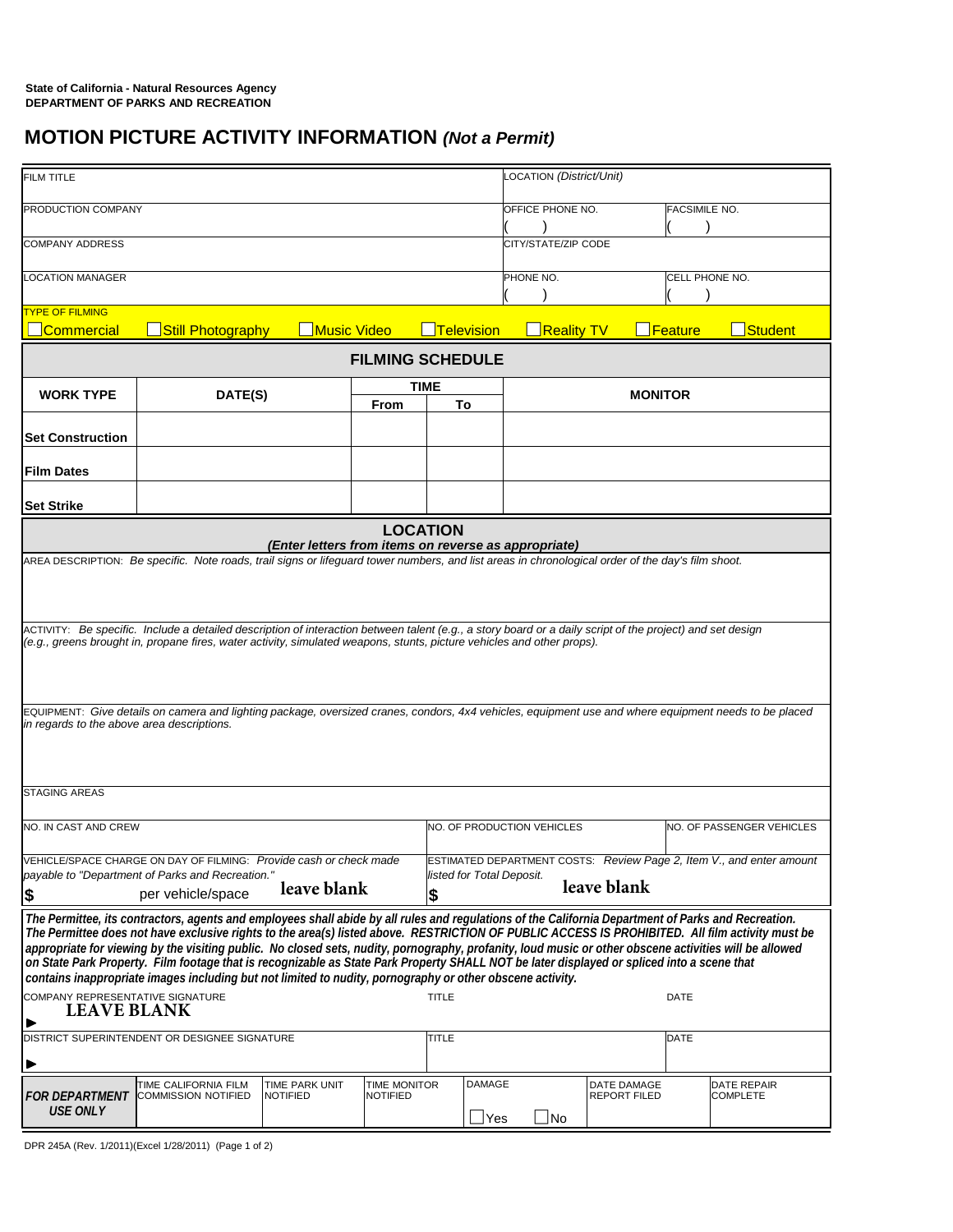## **SPECIAL PROVISIONS**

|           | All rules and regulations apply unless special permission is received by the District Superintendent or by his/her designated representative.                                                                                                                                                                                                                                                                                                                                                                                                                                                                                                 |
|-----------|-----------------------------------------------------------------------------------------------------------------------------------------------------------------------------------------------------------------------------------------------------------------------------------------------------------------------------------------------------------------------------------------------------------------------------------------------------------------------------------------------------------------------------------------------------------------------------------------------------------------------------------------------|
| A.        | Rangers/Lifeguard peace officers will be assigned to monitor filming activities. The Permittee will provide a company radio to the<br>Department monitor.                                                                                                                                                                                                                                                                                                                                                                                                                                                                                     |
|           | □ B. _____Gate personnel and/or _______ set guards will be provided by the Permittee and will follow the guidelines set by the Department.                                                                                                                                                                                                                                                                                                                                                                                                                                                                                                    |
| $\Box$ C. | Fire persons and ______ fire/water trucks will be present at all times during filming activity upon Department lands. Vehicles must be<br>equipped with a minimum of 1,000 gallons of water and 300 feet of 1-1/2 inch hose with nozzle, and the driver must be familiar with pumper<br>operation. Water for fire equipment and water trucks to be provided by the Permittee or obtained from specified metered facilities. Fees for the<br>metered water is to be paid to the appropriate jurisdiction by the Permittee. The California Film Commission may also require a Fire Safety<br>Officer on site due to county or city regulations. |
|           | □ D. The Permittee is to furnish their own <u>eectricity established in section</u> sanitary facilities. The Permittee may use public phones in the area.                                                                                                                                                                                                                                                                                                                                                                                                                                                                                     |
|           | □ E. The Permittee will furnish their own trash receptacles, and remove all trash and debris from Department lands upon completion of each day's<br>filming. Department owned trash containers shall not be utilized by the Permittee.                                                                                                                                                                                                                                                                                                                                                                                                        |
|           | $\Box$ F. All vehicles, equipment and animals will be confined to public access roads or parking lots.                                                                                                                                                                                                                                                                                                                                                                                                                                                                                                                                        |
|           | □ G. Shuttle vehicles or mini vans are to be used to transport people from parking areas to the filming location. Vehicles will not exceed<br>□<br>MPH<br>while on Department land.                                                                                                                                                                                                                                                                                                                                                                                                                                                           |
|           | □ H. All special effects are to be approved in advance. Appropriate State or county special effect permits will be checked on site.                                                                                                                                                                                                                                                                                                                                                                                                                                                                                                           |
| $\Box$    | No smoking permitted due to location or weather conditions. _______Smoking permitted in fire safe areas designated with<br>"smoking signs," and having butt cans containing 2 inches of water in the base and a 10 lb. fire extinguisher on site.                                                                                                                                                                                                                                                                                                                                                                                             |
| $\Box$ J. | Arc lights are not to be used in fire risk areas or under "Very High" fire weather condition. Low heat lights (12Ks, HMIs) may be used in the back<br>country/vegetation areas. Cable for lighting will be placed along roadways or trails without causing a public safety tripping hazard. Interior<br>lighting or specialized lighting will require a Fire Safety Advisor.                                                                                                                                                                                                                                                                  |
|           | □ K. No livestock or animals will be permitted to run loose; all animals are to be caged or confined when not working.                                                                                                                                                                                                                                                                                                                                                                                                                                                                                                                        |
|           | □ L. No structures or sets are to be built, no trees or shrubbery are to be cut, trimmed or injured, and no disturbance is to be made of the ground surface                                                                                                                                                                                                                                                                                                                                                                                                                                                                                   |
|           | M. Permittee may bring in potted plants provided they are obtained from a licensed California Nursery, they are not in bloom or carrying mature seed,<br>and they are not subject to current quarantine restrictions. Permittee may bring in cut greens obtained from non-quarantined areas of the same<br>county. Permittee must remove all these materials from Department lands. Permittee shall not bring in un-composted organic ground cover. The<br>Department's goal is to protect native ecosystems.                                                                                                                                 |
|           | □ N. Filming is to terminate immediately and Department lands are to be vacated immediately when "EXTREME" fire weather conditions arise, with<br>the remainder of the shooting day to be made up at a subsequent date and time.                                                                                                                                                                                                                                                                                                                                                                                                              |
|           | □ O. The Permittee shall maintain a clean working area and upon completion of work, all locations are to be cleared of equipment, props and trash.<br>Cleanup will be to the Department's satisfaction, with final inspection to be conducted by the District Superintendent or his/her representative.                                                                                                                                                                                                                                                                                                                                       |
|           | $\Box$ P. Overnight storage of vehicles or equipment is not allowed.                                                                                                                                                                                                                                                                                                                                                                                                                                                                                                                                                                          |
|           | □ Q. On consecutive shoot days, areas of filming will be cleared of all hazards, and equipment returned to the base camp at the end of each day's<br>filming. A certified unarmed set guard will be required for the security of equipment and vehicles for overnight storage.                                                                                                                                                                                                                                                                                                                                                                |
|           | R. Monitor costs may be refundable if the company cancels by noon the prior day. Late cancellations will be charged a 4-hour minimum of monitor<br>costs.                                                                                                                                                                                                                                                                                                                                                                                                                                                                                     |
|           | S. The Permittee shall repair any and all damage to Department resources, facilities or property caused by the Permittee's activities, and the District<br>Superintendent shall be the sole judge of the extent of such damage and the adequancy of any repair or restoration. Replacement or repair must<br>be completed within 7 working days from the original permit date.                                                                                                                                                                                                                                                                |
|           | T. CREDITS: California State Parks shall be recognized in the credits of appropriate film projects. The credits will read, "Special thanks to<br>", and display the Department's logo -<br>California State Parks, [Park Name]                                                                                                                                                                                                                                                                                                                                                                                                                |
|           | □ U. PARKING FEES: Parking fees will be calculated by the site ranger and the Permittee will be billed the day after completion of the film project.<br>The Permittee is to send parking fee payment within 7 business days after receipt of billing.                                                                                                                                                                                                                                                                                                                                                                                         |
|           | follows:<br>V. DEPOSITY be Partites, bespecale sterosis provinces in a la partie sterogical popularity sto<br>Complex permit, monitor required on site - \$200 per day. Simple permit (still or student), no monitor required - \$65 per day.                                                                                                                                                                                                                                                                                                                                                                                                 |
|           | oariment Monitor                                                                                                                                                                                                                                                                                                                                                                                                                                                                                                                                                                                                                              |
|           | W. BILLING: The Department will complete its billing within 10 husiness days after completion of the film project. The Permittee will be hilled for the ball complete its billing within 10 husiness days after completion of                                                                                                                                                                                                                                                                                                                                                                                                                 |